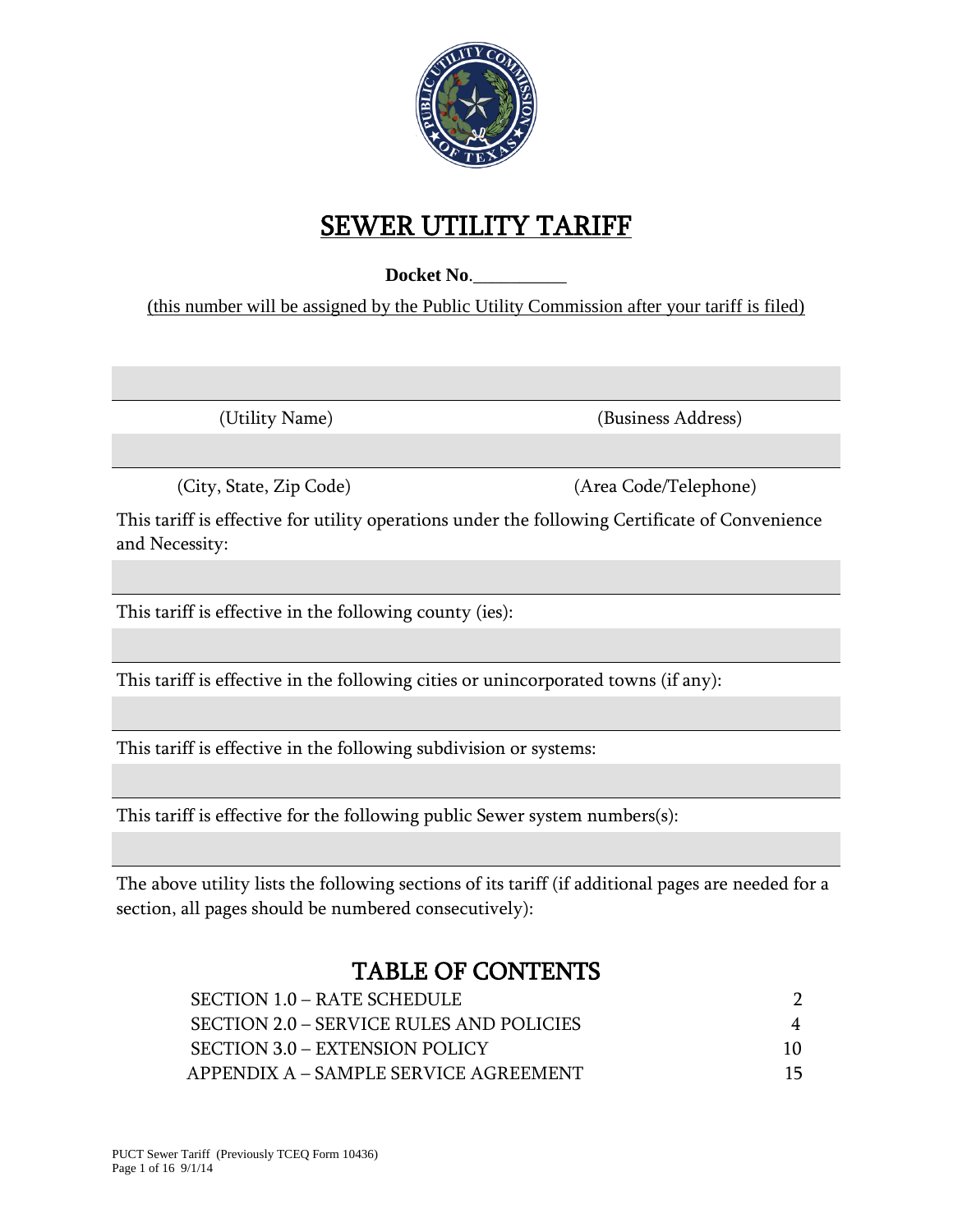|                             |                |                                     |                             | Sewer Tariff Page No. |  |
|-----------------------------|----------------|-------------------------------------|-----------------------------|-----------------------|--|
|                             | (Utility Name) |                                     |                             |                       |  |
|                             |                | <b>SECTION 1.0 -- RATE SCHEDULE</b> |                             |                       |  |
| <u>Section 1.01 - Rates</u> |                |                                     |                             |                       |  |
| <b>Meter Size</b>           |                | <b>Monthly Minimum Charge</b>       | <b>Gallonage Charge</b>     |                       |  |
| $5/8$ " or $3/4$ "          | \$             | (Includes gallons)                  | \$<br>per 1000 gallons, 1st | gallons               |  |
| $1\frac{1}{2}$ "            | \$             |                                     |                             |                       |  |
| 2"                          | \$             |                                     |                             |                       |  |
| 3"                          | \$             |                                     |                             |                       |  |
| 4"                          | \$             |                                     |                             |                       |  |
|                             |                |                                     |                             |                       |  |

Volume charges are determined based on average consumption for winter period which includes the following months:

## FORM OF PAYMENT: The utility will accept the following forms of payment:

Cash\_\_, Check\_\_, Money Order\_\_, Credit Card\_\_ Other (specify) THE UTILITY MAY REQUIRE EXACT CHANGE FOR PAYMENTS AND MAY REFUSE TO ACCEPT PAYMENTS MADE USING MORE THAN \$1.00 IN SMALL COINS. A WRITTEN RECEIPT WILL BE GIVEN FOR CASH PAYMENTS.

#### REGULATORY ASSESSMENT 1.0%

PUBLIC UTILITY COMMISSION (COMMISSION) RULES REQUIRE THE UTILITY TO COLLECT AND REMIT TO THE TEXAS COMMISSION ON ENVIRONMENTAL QUALITY A FEE OF ONE PERCENT OF THE RETAIL MONTHLY BILL.

Section 1.02 - Miscellaneous Fee

## TAP FEE  $\qquad \qquad$

TAP FEE COVERS THE UTILITY'S COSTS FOR MATERIALS AND LABOR TO INSTALL A STANDARD RESIDENTIAL CONNECTION. AN ADDITIONAL FEE TO COVER UNIQUE COSTS IS PERMITTED IF LISTED ON THIS TARIFF.

# TAP FEE (Large Connection Tap ) Actual Cost

TAP FEE IS THE UTILITY'S ACTUAL COST FOR MATERIALS AND LABOR FOR METER SIZE INSTALLED.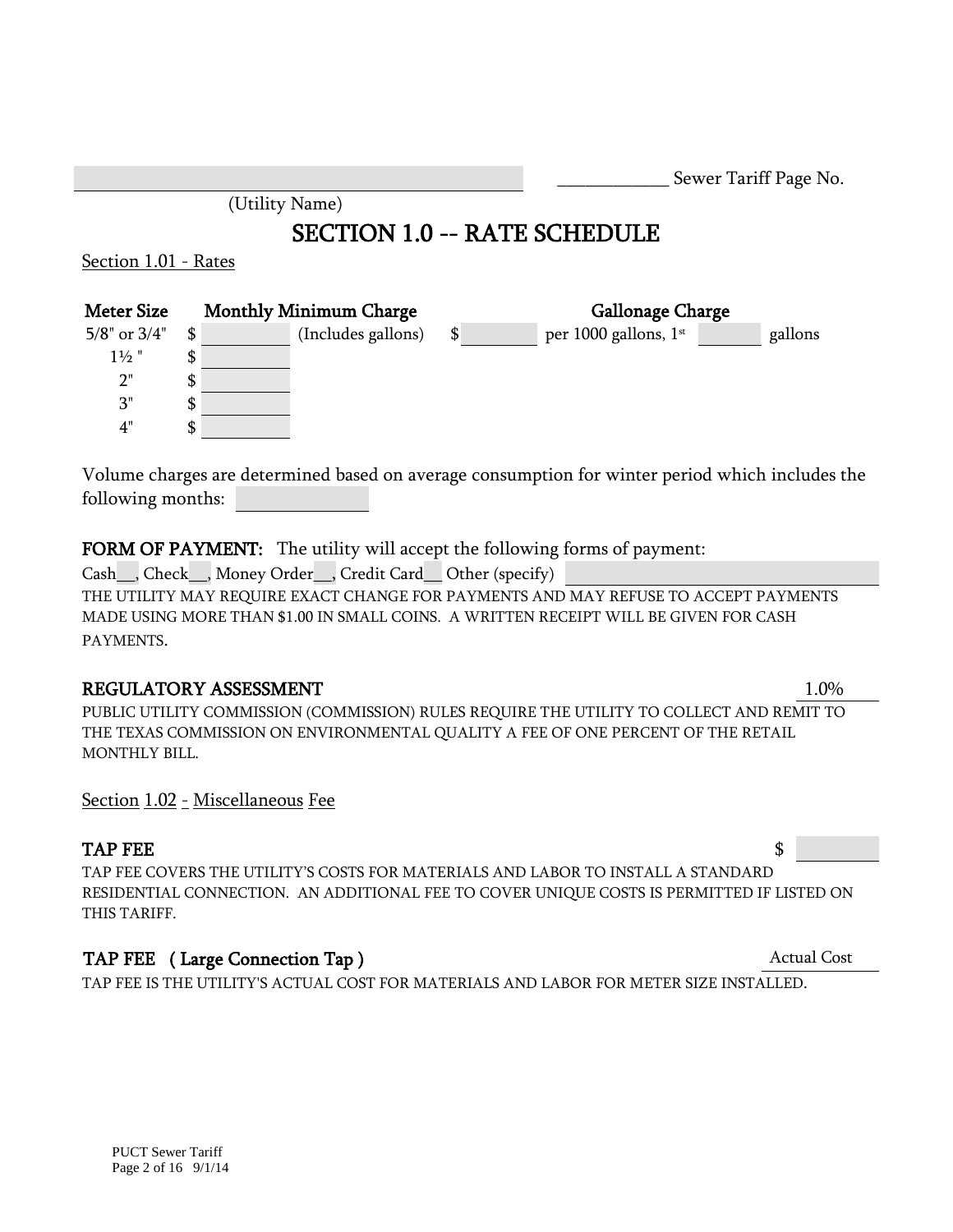\_\_\_\_\_\_\_\_\_\_\_Sewer Tariff Page No.

(Utility Name)

# SECTION 1.0 – RATE SCHEDULE (Continued)

#### RECONNECTION FEE

THE RECONNECT FEE MUST BE PAID BEFORE SERVICE CAN BE RESTORED TO A CUSTOMER WHO HAS BEEN DISCONNECTED FOR THE FOLLOWING REASONS (OR OTHER REASONS LISTED UNDER SECTION 2.0 OF THIS TARIFF):



COMMISSION RULES ALLOW A ONE-TIME PENALTY TO BE CHARGED ON DELINQUENT BILLS. A LATE CHARGE MAY NOT BE APPLIED TO ANY BALANCE TO WHICH THE PENALTY WAS APPLIED IN A PREVIOUS BILLING.

#### RETURNED CHECK CHARGE  $\sim$

RETURNED CHECK CHARGES MUST BE BASED ON THE UTILITY'S DOCUMENTABLE COST.

# CUSTOMER DEPOSIT RESIDENTIAL (Maximum \$50) \$

COMMERCIAL & NON-RESIDENTIAL DEPOSIT 1/6TH OF ESTIMATED ANNUAL BILL

# GOVERNMENTAL TESTING, INSPECTION AND COSTS SURCHARGE \$

WHEN AUTHORIZED IN WRITING BY THE COMMISSION AND AFTER NOTICE TO CUSTOMERS, THE UTILITY MAY INCREASE RATES TO RECOVER INCREASED COSTS FOR INSPECTION FEES AND WATER TESTING. [16 TAC 24.21(k)(2)]

## LINE EXTENSION AND CONSTRUCTION CHARGES:

REFER TO SECTION 3.0--EXTENSION POLICY FOR TERMS, CONDITIONS, AND CHARGES WHEN NEW CONSTRUCTION IS NECESSARY TO PROVIDE SERVICE.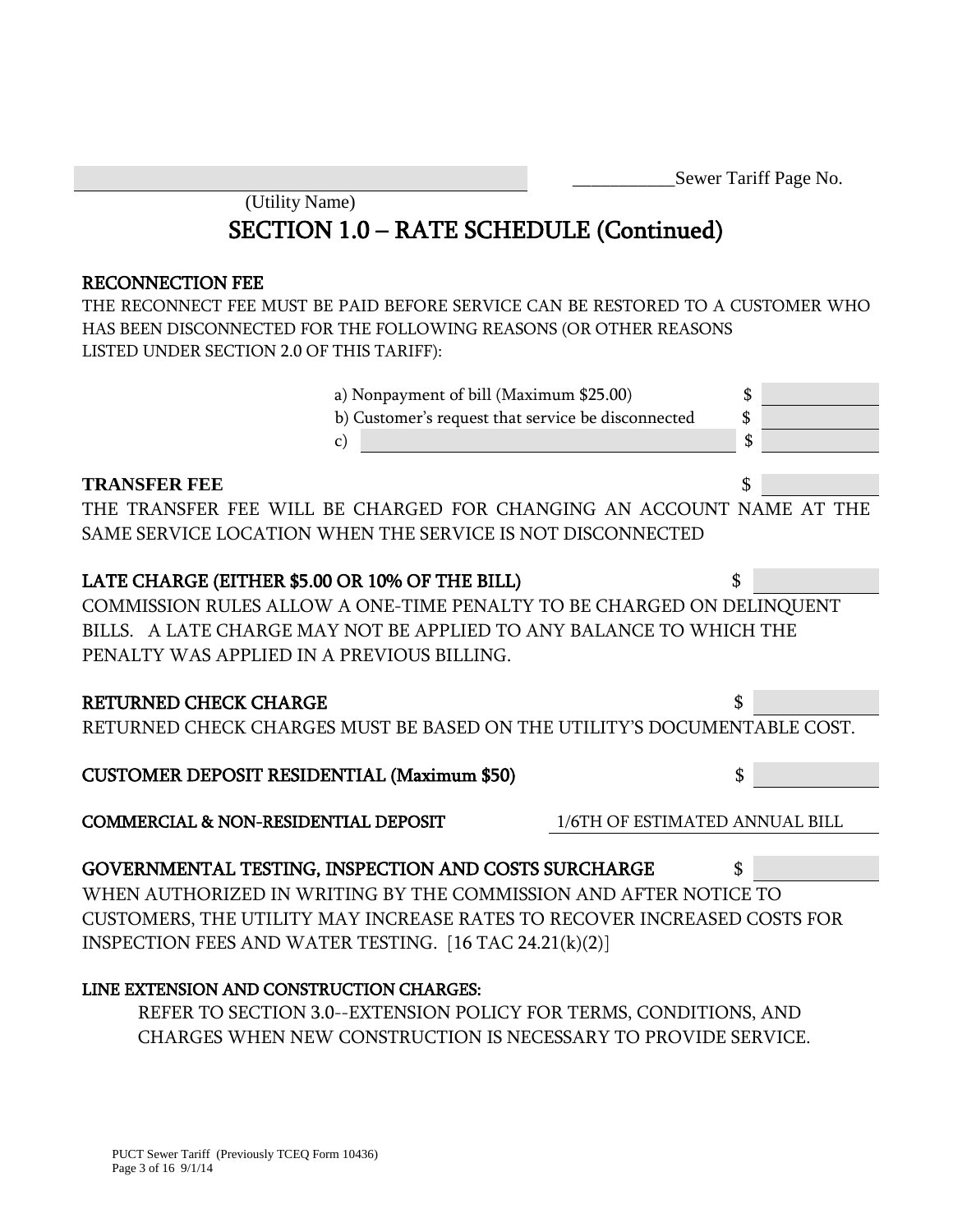\_\_\_\_\_\_\_\_\_\_\_\_Sewer Tariff Page No.

# (Utility Name) SECTION 2.0 -- SERVICE RULES AND POLICIES

The utility will have the most current Public Utility Commission of Texas Rules relating to sewer utilities available at its office for reference purposes. The Rules and this tariff shall be available for public inspection and reproduction at a reasonable cost. The latest Rules or Commission approved changes to the Rules supersede any rules or requirements in this tariff.

## Section 2.01 - Application for Sewer Service

All applications for service will be made on the utility's standard application or contract form (attached in the Appendix to this tariff), will be signed by the applicant, any required fees (deposits, reconnect, tap, extension fees, etc. as applicable) will be paid and easements, if required, will be granted before service is provided by the utility. A separate application or contract will be made for each service location.

#### Section 2.02 - Refusal of Service

The utility may decline to serve an applicant until the applicant has complied with the regulations of the regulatory agencies (state and municipal regulations) and for the reasons outlined in the commission rules. In the event that the utility refuses to serve an applicant, the utility will inform the applicant in writing of the basis of its refusal. The utility is also required to inform the applicant that a complaint may be filed with the Commission.

# Section 2.03 - Fees and Charges & Easements Required Before Service Can Be Connected

#### (A) Customer Deposits

If a residential applicant cannot establish credit to the satisfaction of the utility, the applicant may be required to pay a deposit as provided for in Section 1.02 - Miscellaneous Fees of this tariff. The utility will keep records of the deposit and credit interest in accordance with the commission rules.

Residential applicants 65 years of age or older may not be required to pay deposits unless the applicant has an outstanding account balance with the utility or another water or sewer utility which accrued within the last two years.

Nonresidential applicants who cannot establish credit to the satisfaction of the utility may be required to make a deposit that does not exceed an amount equivalent to one-sixth of the estimated annual billings.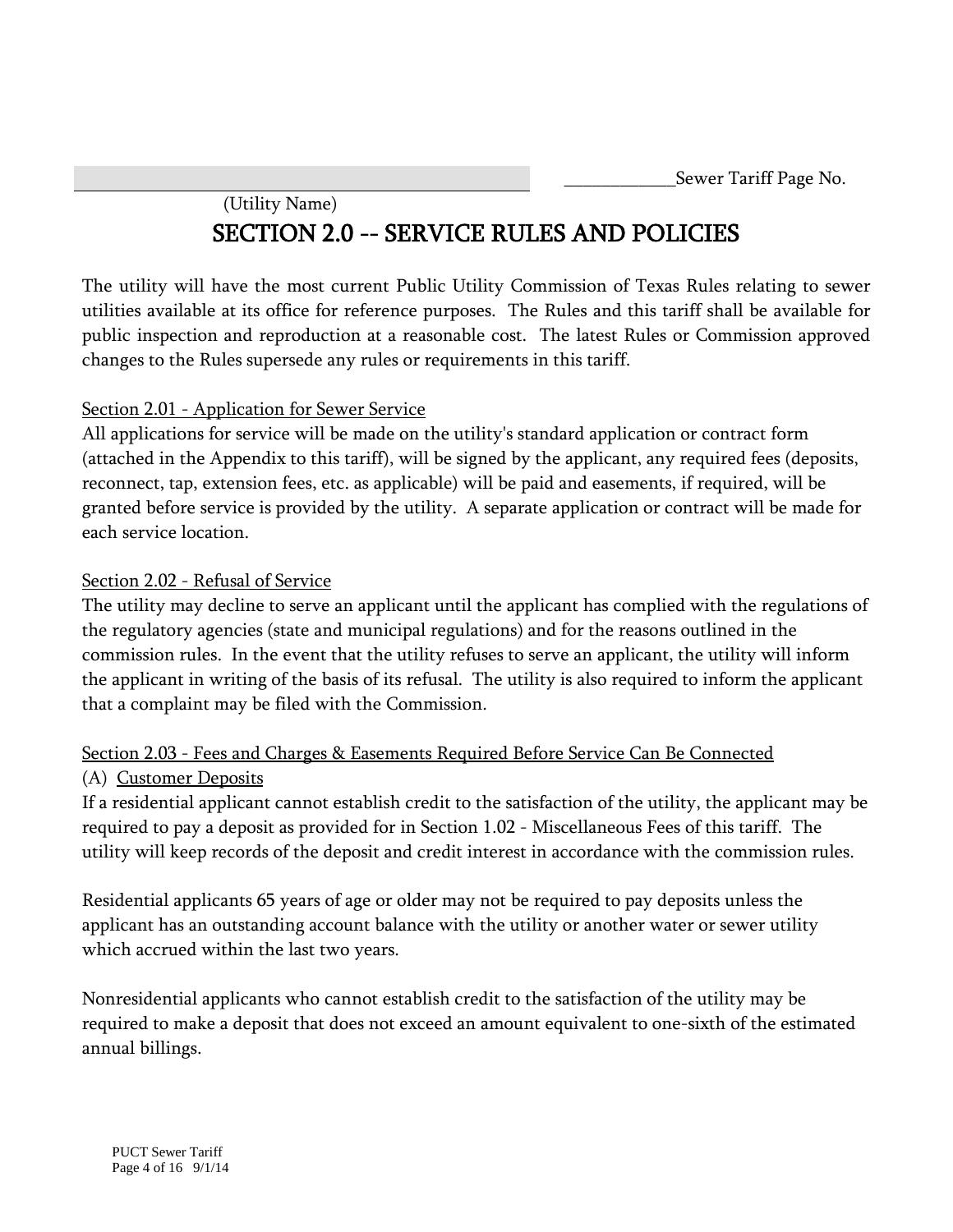# (Utility Name) SECTION 2.0 – SERVICE RULES AND POLICIES (Continued)

Refund of deposit - If service is not connected, or after disconnection of service, the utility will promptly refund the customer's deposit plus accrued interest or the balance, if any, in excess of the unpaid bills for service furnished. The utility may refund the residential customer's deposit at any time prior to termination of utility service but must refund the deposit plus interest for any residential customer who has paid 18 consecutive billings without being delinquent.

# (B) Tap or Reconnect Fees

A new customer requesting service at a location where service has not previously been provided must pay a tap fee as provided in Section 1. A customer requesting service where service has previously been provided must pay a reconnect fee as provided in Section 1. Any applicant or existing customer required to pay for any costs not specifically set forth in the rate schedule pages of this tariff shall be given a written explanation of such costs prior to request for payment and/or commencement of construction. If the applicant or existing customer does not believe that these costs are reasonable or necessary, the applicant or existing customer shall be informed of their right to appeal such costs to the commission or such other regulatory authority having jurisdiction over the utility's rates in that portion of the utility's service area in which the applicant's or existing customer's property (ies) is located.

Fees in addition to the regular tap fee may be charged to cover unique costs not normally incurred as permitted by P.U.C. SUBST. R.  $24.86(a)(1)(C)$  if they are listed on this approved tariff. For example, a road bore for customers outside a subdivision or residential area could be considered a unique cost.

# (C) Easement Requirement

Where recorded public utility easements on the service applicant's property do not exist or public road right-of-way easements are not available to access the applicant's property, the utility may require the applicant to provide it with a permanent recorded public utility easement on and across the applicant's real property sufficient to provide service to that applicant. Such easement(s) shall not be used for the construction of production, storage, transmission or pressure facilities unless they are needed for adequate service to that applicant.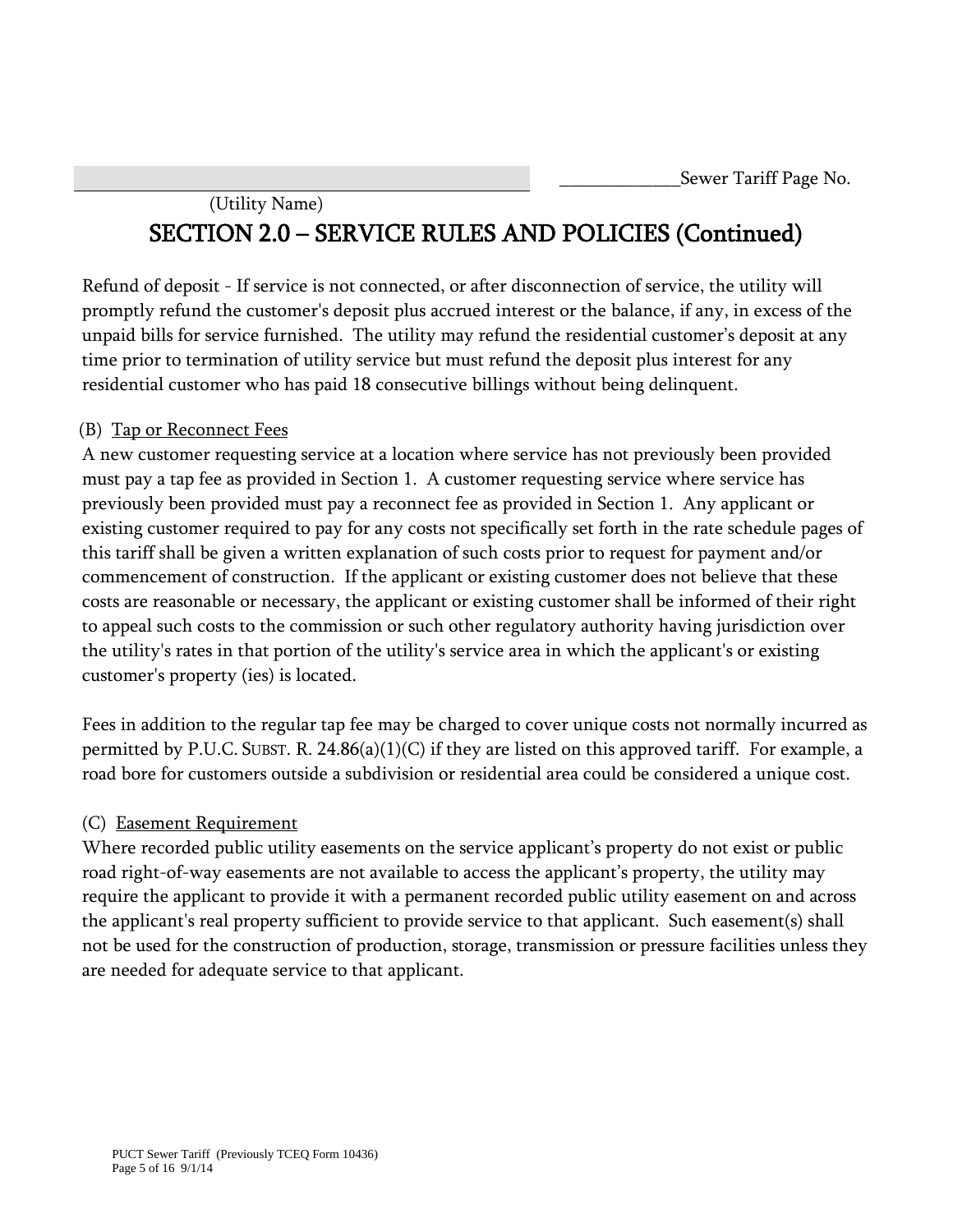# (Utility Name) SECTION 2.0 – SERVICE RULES AND POLICIES (Continued)

## Section 2.04 - Utility Response to Applications for Service

After the applicant has met all the requirements, conditions and regulations for service, the utility will install tap and utility cut-off and/or take all necessary actions to initiate service. The utility will serve each qualified applicant for service within 5 working days unless line extensions or new facilities are required. If construction is required to fill the order and if it cannot be completed within 30 days, the utility will provide the applicant with a written explanation of the construction required and an expected date of service.

Except for good cause where service has previously been provided, service will be reconnected within one working day after the applicant has met the requirements for reconnection.

## Section 2.05 - Customer Responsibility

The customer will be responsible for furnishing and laying the necessary customer service pipe from the tap location to the place of consumption. Customers will not be allowed to use the utility's cutoff.

## Section 2.06 Access to Customer's Premises

All customers or service applicants shall provide access to utility cutoffs at all times reasonably necessary to conduct ordinary utility business and after normal business hours as needed to protect and preserve the integrity of the public drinking water supply.

# Section 2.07 - Back Flow Prevention Devices

No water connection shall be made to any establishment where an actual or potential contamination or system hazard exists without an approved air gap or mechanical backflow prevention assembly. The air gap or backflow prevention assembly shall be installed in accordance with the American Water Works Association (AWWA) standards C510, C511 and AWWA Manual M14 or the University Of Southern California Manual Of Cross-Connection Control, current edition. The backflow assembly installation by a licensed plumber shall occur at the customer's expense.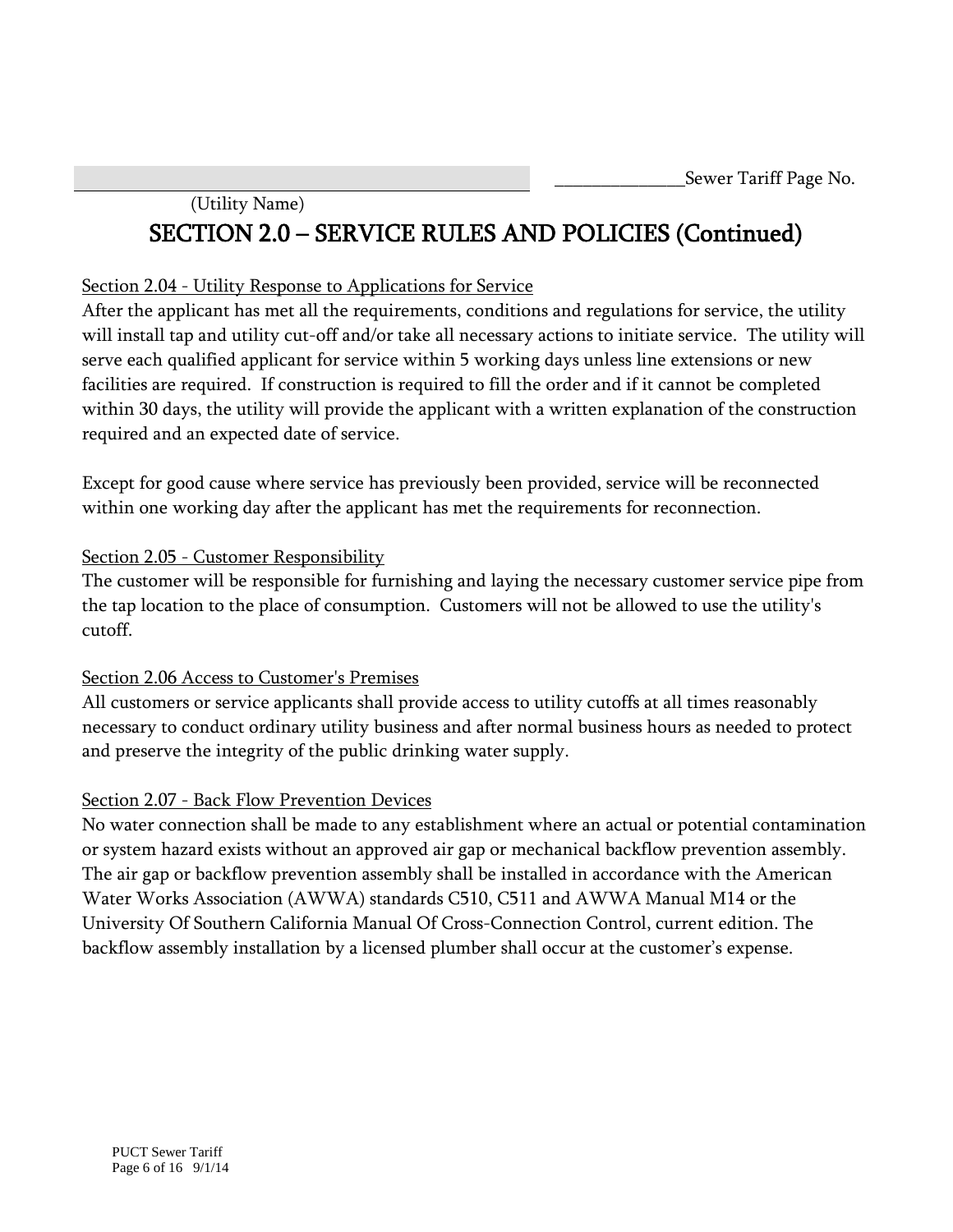# (Utility Name) SECTION 2.0 – SERVICE RULES AND POLICIES (Continued)

The back flow assembly shall be tested upon installation by a recognized prevention assembly tester and certified to be operating within specifications. Back flow prevention assemblies which are installed to provide protection against high health hazards must be tested and certified to be operating within specifications at least annually by a recognized back flow prevention device tester. The maintenance and testing of the back flow assembly shall occur at the customer's expense.

## Section 2.10 - Billing

#### (A) Regular Billing

Bills from the utility will be mailed monthly unless otherwise authorized by the Commission. The due date of bills for utility service will be at least sixteen (16) days from the date of issuance. The postmark on the bill or, if there is no postmark on the bill, the recorded date of mailing by the utility will constitute proof of the date of issuance. Payment for utility service is delinquent if full payment, including late fees and the regulatory assessment, is not received at the utility or the utility's authorized payment agency by 5:00 p.m. on the due date. If the due date falls on a holiday or weekend, the due date for payment purposes will be the next workday after the due date.

#### (B) Late Fees

A late penalty of either \$5.00 or 10.0% will be charged on bills received after the due date. The penalty on delinquent bills will not be applied to any balance to which the penalty was applied in a previous billing. The utility must maintain a record of the date of mailing to charge the late penalty.

## (C) Information on Bill

Each bill will provide all information required by the commission rules. For each of the systems it operates, the utility will maintain and note on the monthly bill a local or toll-free telephone number (or numbers) to which customers can direct questions about their utility service.

#### (D) Prorated Bills

If service is interrupted or seriously impaired for 24 consecutive hours or more, the utility will prorate the monthly base bill in proportion to the time service was not available to reflect this loss of service.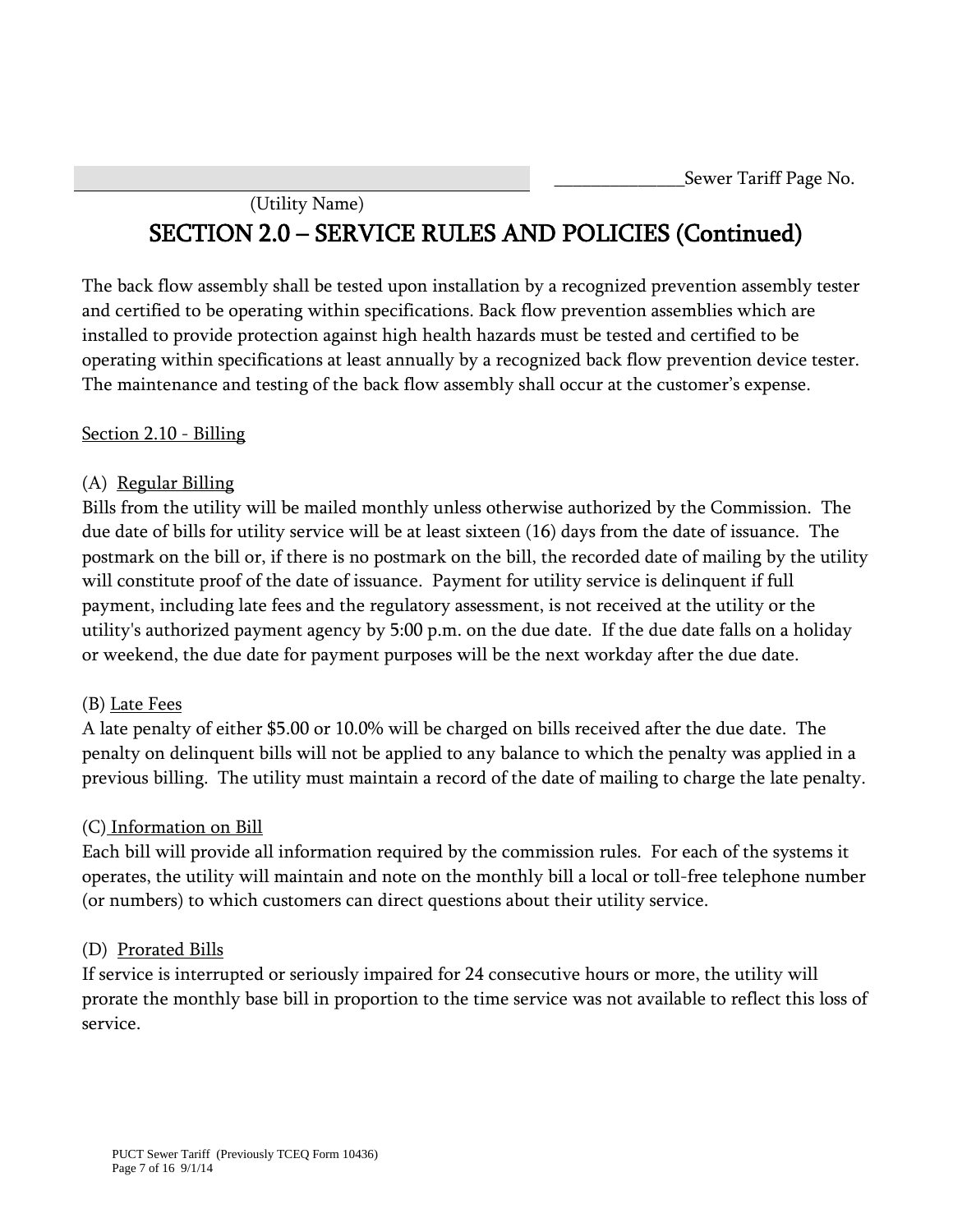# (Utility Name) SECTION 2.0 -- SERVICE RULES AND POLICIES (Continued)

#### Section 2.11- Payments

All payments for utility service shall be delivered or mailed to the utility's business office. If the business office fails to receive payment prior to the time of noticed disconnection for non-payment of a delinquent account, service will be terminated as scheduled. Utility service crews shall not be allowed to collect payments on customer accounts in the field.

Payment of an account by any means that has been dishonored and returned by the payor or payee's bank shall be deemed to be delinquent. All returned payments must be redeemed with cash or valid money order. If a customer has two returned payments within a twelve month period, the customer shall be required to pay a deposit if one has not already been paid.

## Section 2.12 - Service Disconnection

(A) With Notice

Utility service may be disconnected if the bill has not been paid in full by the date listed on the termination notice. The termination date must be at least 10 days after the notice is mailed or hand delivered.

The utility is encouraged to offer a deferred payment plan to a customer who cannot pay an outstanding bill in full and is willing to pay the balance in reasonable installments. However, a customer's utility service may be disconnected if a bill has not been paid or a deferred payment agreement entered into within 26 days from the date of issuance of a bill and if proper notice of termination has been given.

Notice of termination must be a separate mailing or hand delivery in accordance with the commission rules.

## (B) Without Notice

Utility service may also be disconnected without notice for reasons as described in the commission rules.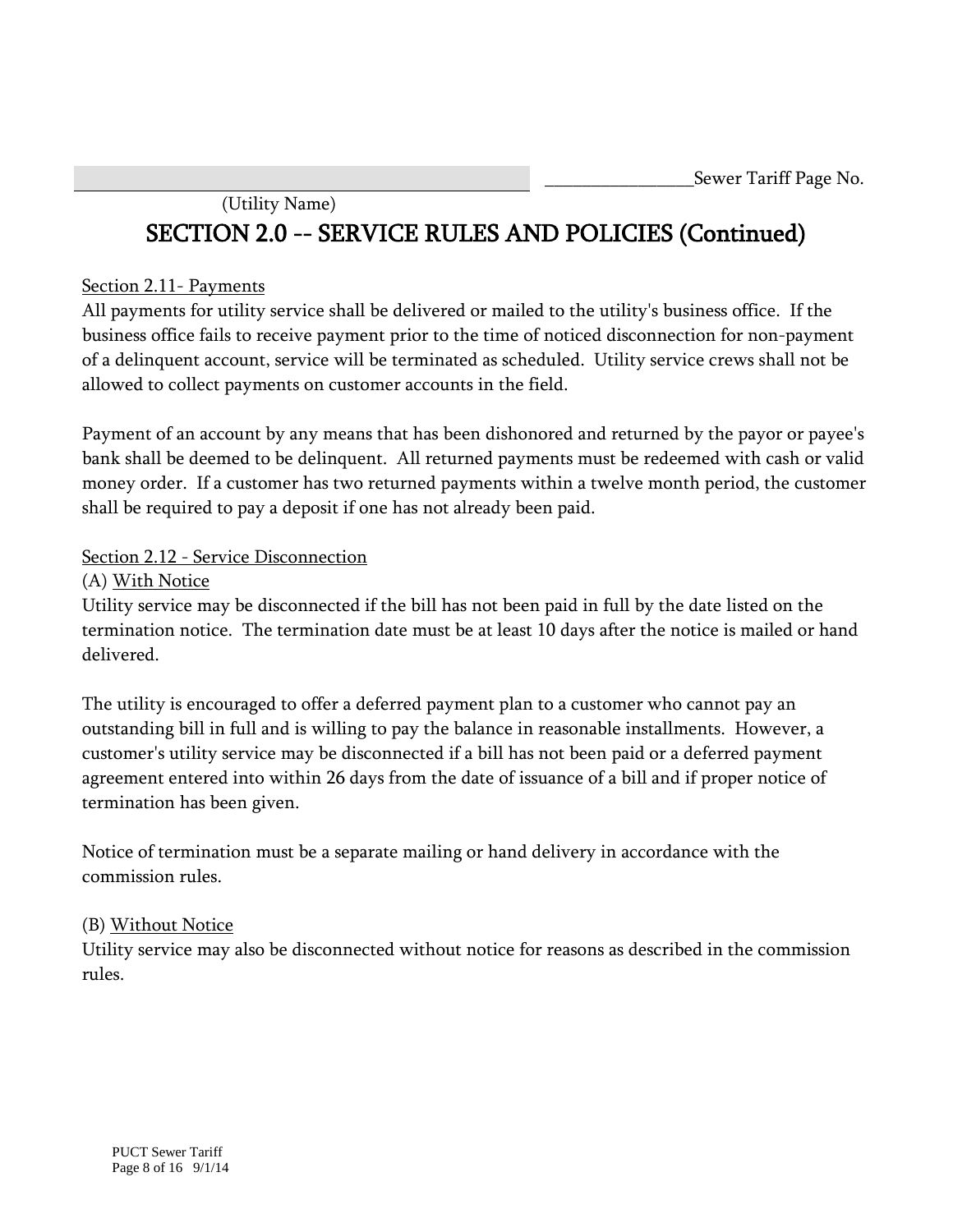# (Utility Name) SECTION 2.0 -- SERVICE RULES AND POLICIES (Continued)

#### Section 2.13 - Reconnection of Service

Utility personnel must be available during normal business hours to accept payments on the day service is disconnected and the following day unless service was disconnected at the customer's request or due to a hazardous condition.

Service will be reconnected within 24 hours after the past due bill, reconnect fees and any other outstanding charges are paid or the conditions which caused service to be disconnected are corrected.

#### Section 2.14 - Service Interruptions

The utility will make all reasonable efforts to prevent interruptions of service. If interruptions occur, the utility will re-establish service within the shortest possible time. Except for momentary interruptions due to automatic equipment operations, the utility will keep a complete record of all interruptions, both emergency and scheduled and will notify the Commission in writing of any service interruptions affecting the entire system or any major division of the system lasting more than four hours. The notice will explain the cause of the interruptions.

#### Section 2.15 - Quality of Service

The utility will plan, furnish, and maintain and operate production, treatment, storage, transmission, and collection facilities of sufficient size and capacity to provide continuous and adequate service for all reasonable consumer uses and to treat sewage and discharge effluent of the quality required by its discharge permit issued by the TCEQ. Unless otherwise authorized by the TCEQ, the utility will maintain facilities as described in the TCEQ's rules.

## Section 2.16 - Customer Complaints and Disputes

If a customer or applicant for service lodges a complaint, the utility will promptly make a suitable investigation and advise the complainant of the results. Service will not be disconnected pending completion of the investigation. If the complainant is dissatisfied with the utility's response, the utility must advise the complainant that he has recourse through the commission's complaint process. Pending resolution of a complaint, the commission may require continuation or restoration of service.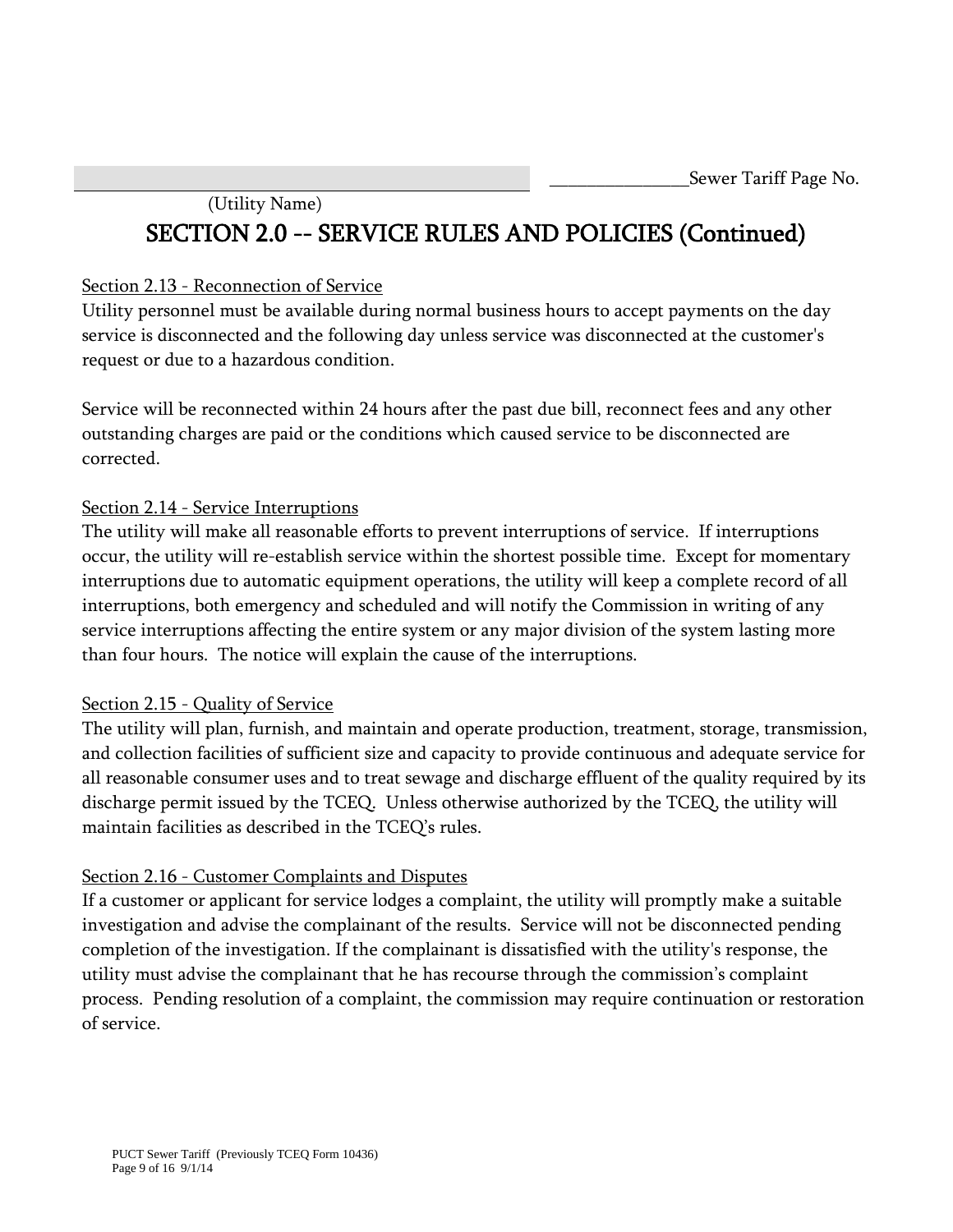# (Utility Name) SECTION 2.0 -- SERVICE RULES AND POLICIES (Continued)

The utility will maintain a record of all complaints which shows the name and address of the complainant, the date and nature of the complaint and the adjustment or disposition thereof, for a period of two years after the final settlement of the complaint.

In the event of a dispute between a customer and a utility regarding any bill for utility service, the utility will conduct an investigation and report the results to the customer. If the dispute is not resolved, the utility will inform the customer that a complaint may be filed with the Commission.

## Section 2.17 - Customer Liability

Customer shall be liable for any damage or injury to utility-owned property shown to be caused by the customer.

# SECTION 3.0 -- EXTENSION POLICY

## Section 3.01 - Standard Extension Requirements

LINE EXTENSION AND CONSTRUCTION CHARGES: NO CONTRIBUTION IN AID OF CONSTRUCTION MAY BE REQUIRED OF ANY CUSTOMER EXCEPT AS PROVIDED FOR IN THIS APPROVED EXTENSION POLICY.

The utility is not required to extend service to any applicant outside of its certified service area and will only do so under terms and conditions mutually agreeable to the utility and the applicant, in compliance with commission rules and policies, and upon extension of the utility's certified service area boundaries by the commission.

The applicant for service will be given an itemized statement of the costs, options such as rebates to the customer, sharing of construction costs between the utility and the customer, or sharing of costs between the customer and other applicants prior to beginning construction.

The utility is not required to extend service to any applicant outside of its certificated service area and will only do so under terms and conditions mutually agreeable to the utility and the applicant, in compliance with commission rules and policies, and upon extension of the utility's certificated service area boundaries by the commission.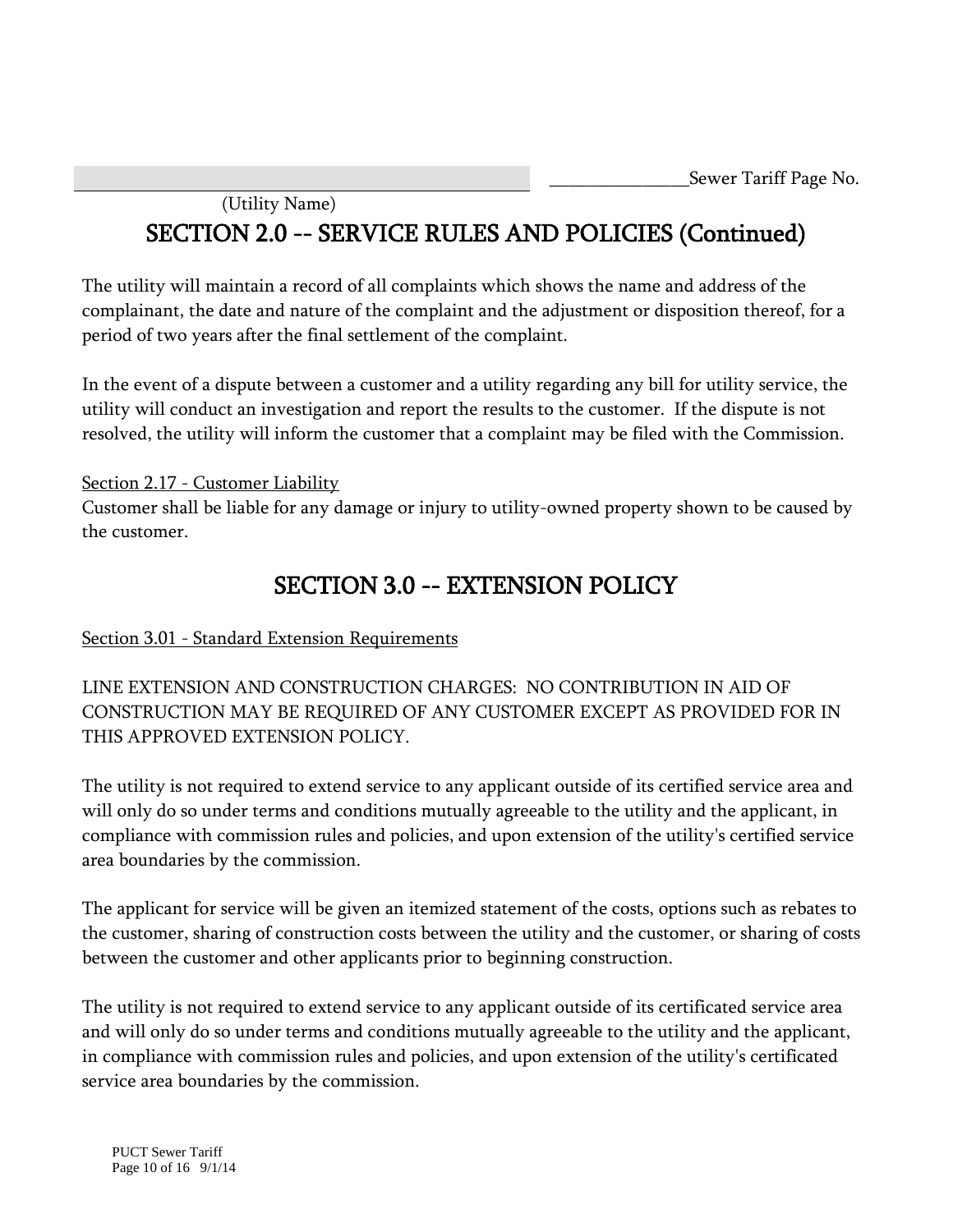# (Utility Name) SECTION 3.0 -- EXTENSION POLICY (Continued)

## Section 3.02 - Costs Utilities and Service Applicants Shall Bear

Within its certified area, the utility will pay the cost of the first 200 feet of any water main or distribution line necessary to extend service to an individual residential customer within a platted subdivision.

However, if the residential customer requesting service purchased the property after the developer was notified in writing of the need to provide facilities to the utility, the utility may charge for the first 200 feet. The utility must also be able to document that the developer of the subdivision refused to provide facilities compatible with the utility's facilities in accordance with the utility's approved extension policy after receiving a written request from the utility.

Residential customers will be charged the equivalent of the costs of extending service to their property from the nearest collection line even if that line does not have adequate capacity to serve the customer. However, if the customer places unique, non-standard service demands upon the system, the customer may be charged the additional cost of extending service to and throughout their property, including the cost of all necessary transmission and storage facilities necessary to meet the service demands anticipated to be created by that property.

Unless an exception is granted by the TCEQ, the residential service applicant shall not be required to pay for costs of main extensions greater than 6" in diameter for gravity wastewater lines.

Exceptions may be granted by the TCEQ if

- adequate service cannot be provided to the applicant using the maximum line sizes listed due to distance or elevation, in which case, it shall be the utility's burden to justify that a larger diameter pipe is required for adequate service;
- or larger minimum line sizes are required under subdivision platting requirements or building codes of municipalities within whose corporate limits or extraterritorial jurisdiction the point of use is located; or the residential service applicant is located outside the CCN service area.

If an exception is granted, the utility shall establish a proportional cost plan for the specific extension or a rebate plan which may be limited to seven years to return the portion of the applicant's costs for oversizing as new customers are added to ensure that future applicants for service on the line pay at least as much as the initial service applicant.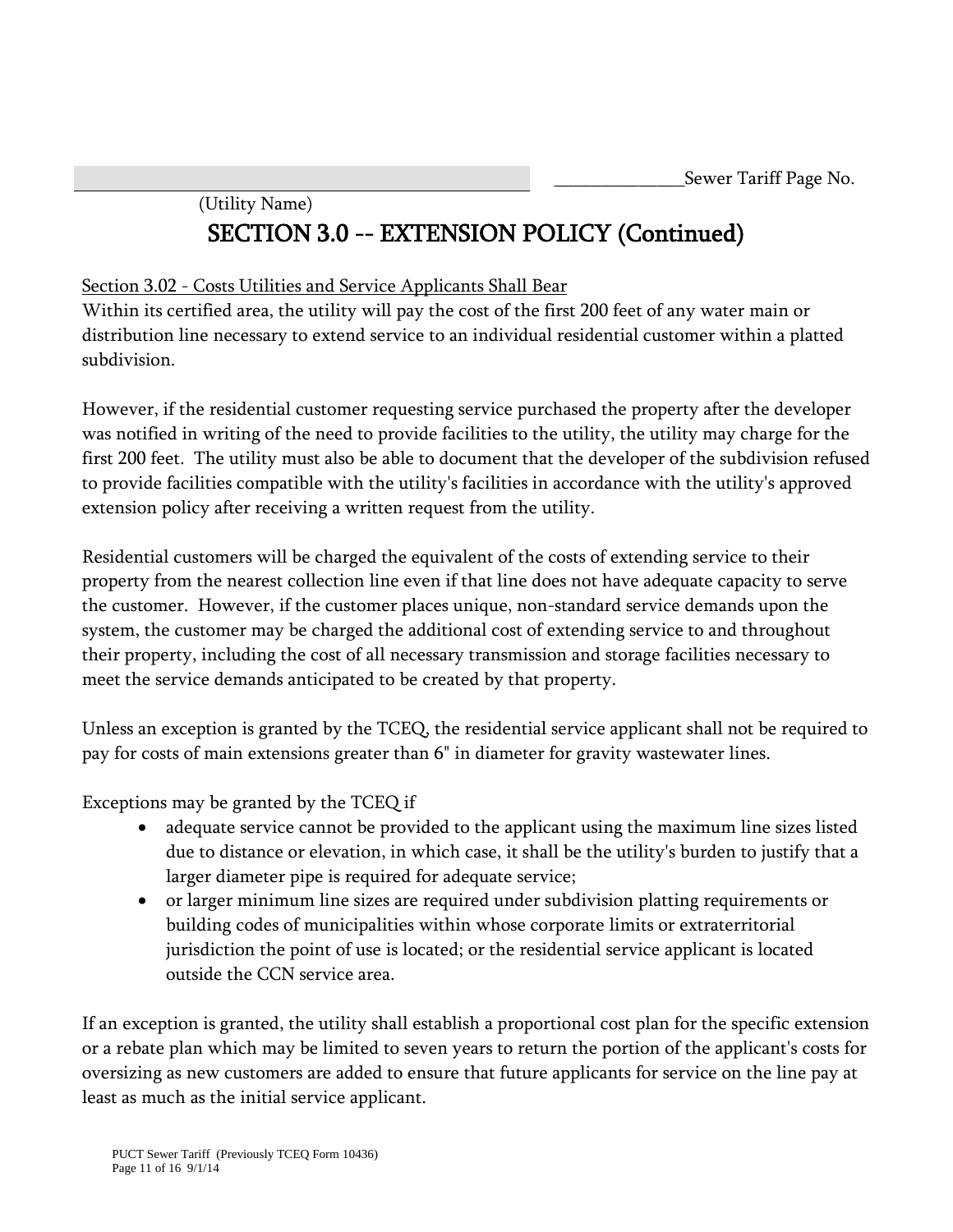# (Utility Name) SECTION 3.0 -- EXTENSION POLICY (Continued)

For purposes of determining the costs that service applicants shall pay, commercial customers with service demands greater than residential customer demands in the certified area, industrial, and wholesale customers shall be treated as developers.

If an applicant requires service other than the standard service provided by the utility, such applicant will be required to pay all expenses incurred by the utility in excess of the expenses that would be incurred in providing the standard service and connection beyond 200 feet and throughout his property including the cost of all necessary transmission facilities.

The utility will bear the full cost of any over-sizing of sewer mains necessary to serve other customers in the immediate area. The individual residential customer shall not be charged for any additional treatment facilities. Contributions in aid of construction of individual residential customers for production, storage, treatment or transmission facilities unless otherwise approved by the Commission under this specific extension policy.

## Section 3.03 - Contributions in Aid of Construction

Developers may be required to provide contributions in aid of construction in amounts sufficient to furnish the development with all facilities necessary to provide for reasonable local demand requirements and to comply with Texas Commission on Environmental Quality minimum design criteria for facilities used in the production, collection, transmission, pumping, or treatment of sewage or Texas Commission on Environmental Quality minimum requirements. For purposes of this subsection, a developer is one who subdivides or requests more than two meters on a piece of property. Commercial, industrial, and wholesale customers will be treated as developers.

Any applicant who places unique or non-standard service demands on the system may be required to provide contributions in aid of construction for the actual costs of any additional facilities required to maintain compliance with the Texas Commission on Environmental Quality minimum design criteria for water production, treatment, pumping, storage and transmission.

Any service extension to a subdivision (recorded or unrecorded) may be subject to the provisions and restrictions of 16TAC 2486(d). When a developer wishes to extend the system to prepare to service multiple new connections, the charge shall be the cost of such extension, plus a pro-rata charge for facilities which must be committed to such extension compliant with the Texas Commission on Environmental Quality minimum design criteria. As provided by16 TAC  $24.85(e)(3)$ , for purposes of this section, commercial, industrial, and wholesale customers shall be treated as developers.

PUCT Sewer Tariff Page 12 of 16 9/1/14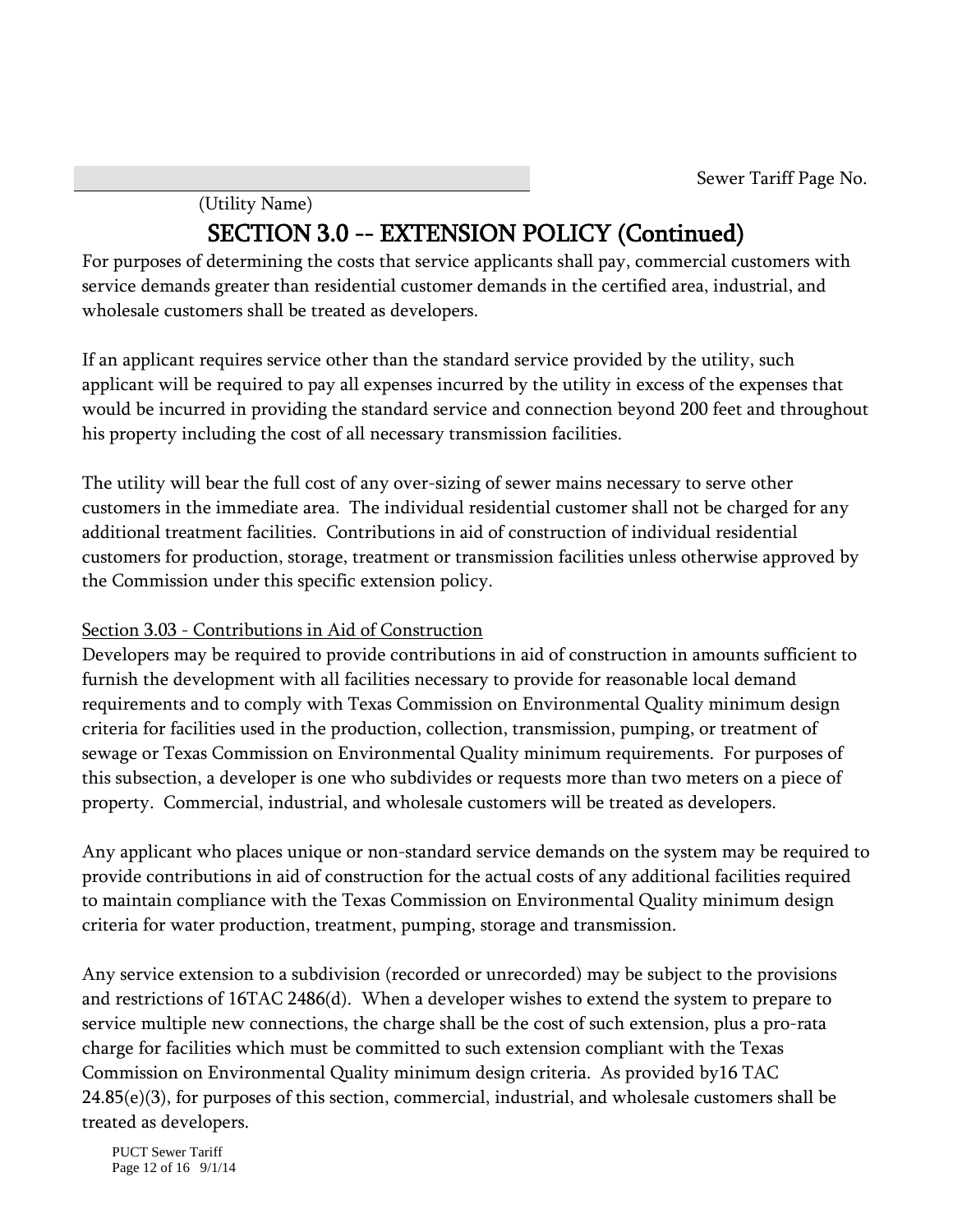# (Utility Name) SECTION 3.0 -- EXTENSION POLICY (Continued)

A utility may only charge a developer standby fees for unrecovered costs of facilities committed to a developer's property under the following circumstances:

- Under a contract and only in accordance with the terms of the contract; or
- if service is not being provided to a lot or lots within two years after installation of facilities necessary to provide service to the lots has been completed and if the standby fees are included on the utilities approved tariff after a rate change application has been filed. The fees cannot be billed to the developer or collected until the standby fees have been approved by the commission or executive director.
- for purposes of this section, a manufactured housing rental community can only be charged standby fees under a contract or if the utility installs the facilities necessary to provide individually metered service to each of the rental lots or spaces in the community.

### Section 3.04 - Appealing Connection Costs

The imposition of additional extension costs or charges as provided by Sections 3.0 - Extension Policy of this tariff shall be subject to appeal as provided in this tariff, commission rules, or the rules of such other regulatory authority as may have jurisdiction over the utility's rates and services. Any applicant required to pay for any costs not specifically set forth in the rate schedule pages of this tariff shall be given a written explanation of such costs prior to payment and/or commencement of construction. If the applicant does not believe that these costs are reasonable or necessary, the applicant shall be informed of the right to appeal such costs to the commission or such other regulatory authority having jurisdiction over the utility's rates in that portion of the utility's service area in which the applicant's property(ies) is located.

## Section 3.05 - Applying for Service

The utility will provide a written service application form to the applicant for each request for service received by the utility's business offices. A separate application shall be required for each potential service location if more than one service connection is desired by any individual applicant. Service application forms will be available at the utility's business office during normal weekday business hours. Service applications will be sent by prepaid first class United States mail to the address provided by the applicant upon request. Completed applications should be returned by hand delivery in case there are questions which might delay fulfilling the service request. Completed service applications may be submitted by mail if hand delivery is not possible.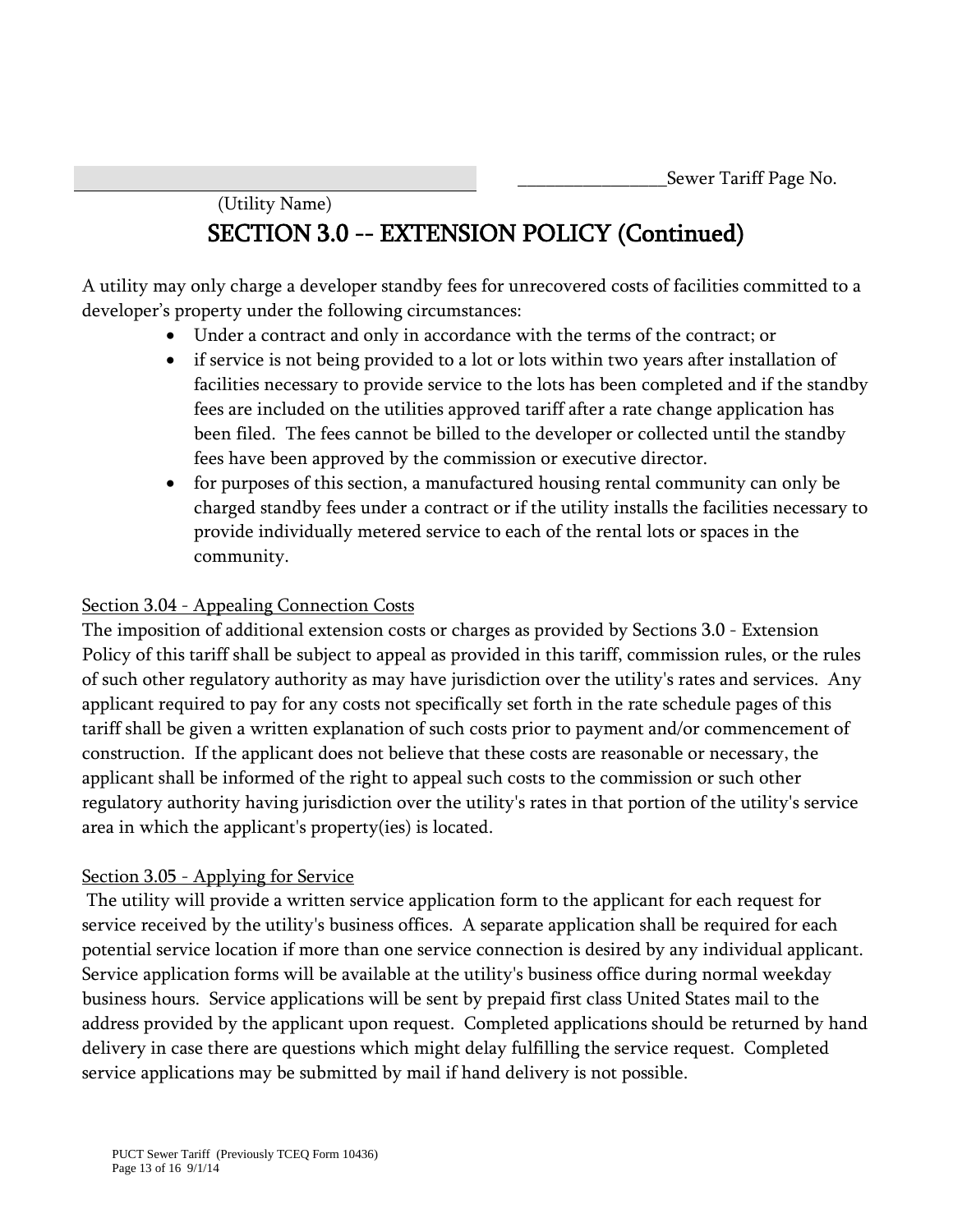# (Utility Name) SECTION 3.0 -- EXTENSION POLICY (Continued)

 Where a new tap or service connection is required, the service applicant shall be required to submit a written service application and request that a tap be made. A diagram, map, plat, or written metes and bounds description of precisely where the applicant desires each tap or service connection is to be made and, if necessary, where the meter is to be installed, along the applicant's property line may also be required with the tap request. The actual point of connection and meter installation must be readily accessible to utility personnel for inspection, servicing, and meter reading while being reasonably secure from damage by vehicles and mowers. If the utility has more than one main adjacent to the service applicant's property, the tap or service connection will be made to the utility's nearest service main with adequate capacity to service the applicant's full potential service demand. Beyond the initial 200 feet, the customer shall bear only the equivalent cost of extending from the nearest main. If the tap or service connection cannot be made at the applicant's desired location, it will be made at another location mutually acceptable to the applicant and the utility. If no agreement on location can be made, the applicant may refer the matter to the commission for resolution.

## Section 3.06 - Qualified Service Applicant

A "qualified service applicant" is an applicant who has: (1) met all of the utility's requirements for service contained in this tariff, commission rules and/or order, (2) has made payment or made arrangement for payment of tap fees, (3) has provided all easements and rights-of-way required to provide service to the requested location, (4) delivered an executed customer service inspection certificate to the Utility, if applicable, and (5) has executed a customer service application for each location to which service is being requested.

The utility shall serve each qualified service applicant within its certified service area as soon as practical after receiving a completed service application. All service requests will be fulfilled within the time limits prescribed by commission rules once the applicant has met all conditions precedent to achieving "qualified service applicant" status. If a service request cannot be fulfilled within the required period, the applicant shall be notified in writing of the delay, its cause and the anticipated date that service will be available. The commission service dates shall not become applicable until the service applicant has met all conditions precedent to becoming a qualified service applicant as defined by commission rules.

## Section 3.07 - Developer Requirements

As a condition of service to a new subdivision, the utility shall require a developer (as defined by PUC rule) to provide permanent recorded public utility easements as a condition of service to any location within the developer's property.

PUCT Sewer Tariff Page 14 of 16 9/1/14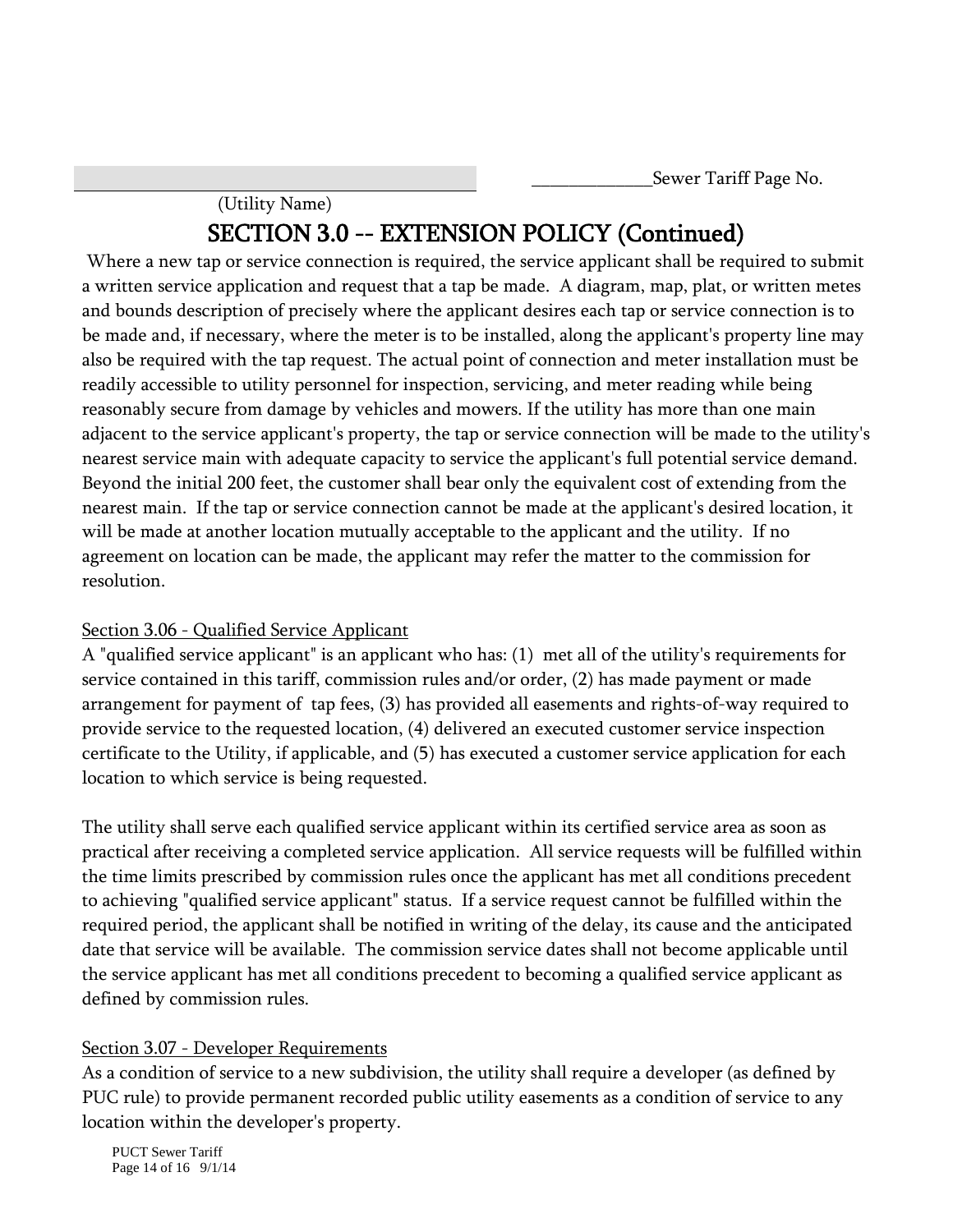# APPENDIX A -- SAMPLE SERVICE AGREEMENT

From TCEQ Rules, 30 TAC Chapter 290.47(b), Appendix B

#### SERVICE AGREEMENT

- I. PURPOSE. The NAME OF SEWER SYSTEM is responsible for protecting the drinking water supply from contamination or pollution which could result from improper private water distribution system construction or configuration. The purpose of this service agreement is to notify each customer of the restrictions which are in place to provide this protection. The utility enforces these restrictions to ensure the public health and welfare. Each customer must sign this agreement before the NAME OF SEWER SYSTEM will begin service. In addition, when service to an existing connection has been suspended or terminated, the sewer system will not re-establish service unless it has a signed copy of this agreement.
- II. RESTRICTIONS. The following unacceptable practices are prohibited by State regulations.
	- A. No direct connection between the public drinking water supply and a potential source of contamination is permitted. Potential sources of contamination shall be isolated from the public water system by an air-gap or an appropriate backflow prevention device.
	- B. No cross-connection between the public drinking water supply and a private water system is permitted. These potential threats to the public drinking water supply shall be eliminated at the service connection by the installation of an air-gap or a reduced pressure-zone backflow prevention device.
	- C. No connection which allows water to be returned to the public drinking water supply is permitted.
	- D. No pipe or pipe fitting which contains more than 8.0% lead may be used for the installation or repair of plumbing at any connection which provides water for human use.
	- E. No solder or flux which contains more than 0.2% lead can be used for the installation or repair of plumbing at any connection which provides water for human use.